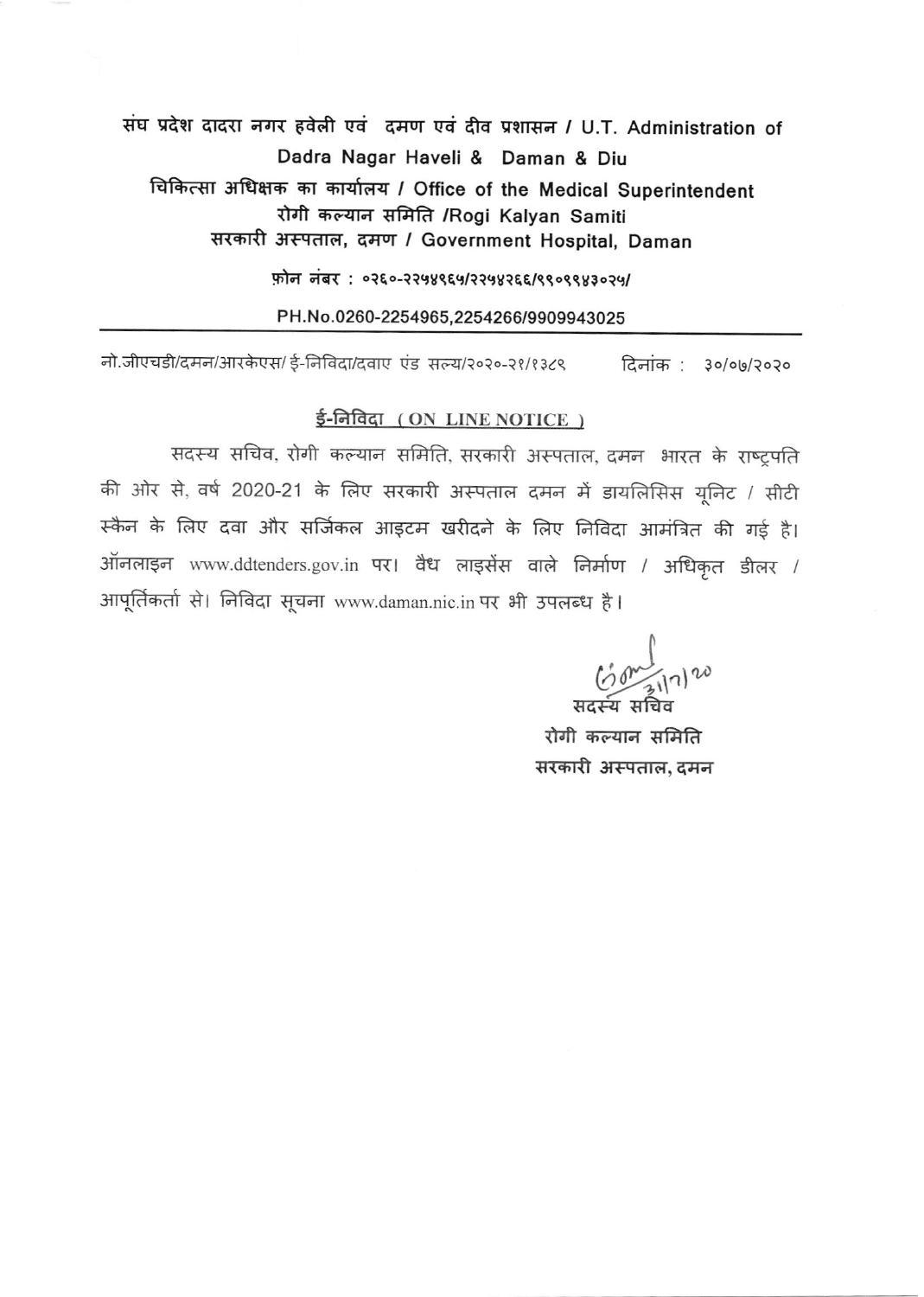Purchase of Medicine & Surgical items for Dialysis Unit/ CT Scan Under Rogi Kalyan Samiti at Government Hospital, Marwad, Daman for the Year 2020-21.

## U.T.ADMINISTRATION OF DADRA NAGAR HAVELI AND DAMAN & DIU OFFICE OF THE MEDICAL SUPERINTENDENT **ROGI KALYAN SAMITI** GOVERNMENT HOSPITAL, MARWAD, DAMAN PH.NO.0260-2254965/2254266/9909943025 EMAIL ID: ghddmn@gmail.com

No. GHD/DMN/RKS/E-TENDER/MED&SUR/2020-21/1389 Date: 30/07/2020

## **E-TENDER (ON LINE NOTICE)**

The Member Secretary, Rogi Kalyan Samiti, Government Hospital, Daman on behalf of President of India, invites tender for purchase of Medicine & Surgical items for Dialysis Unit/ CT scan at Government Hospital, Daman for the year 2020-21. Online www.ddtenders.gov.in. on manufacturer/Authorized from Dealers/Suppliers having valid license. The tender notice also available on www.daman.nic.in

**Member Secretary** Rogi Kalyan Samiti **Government Hospital, Daman**